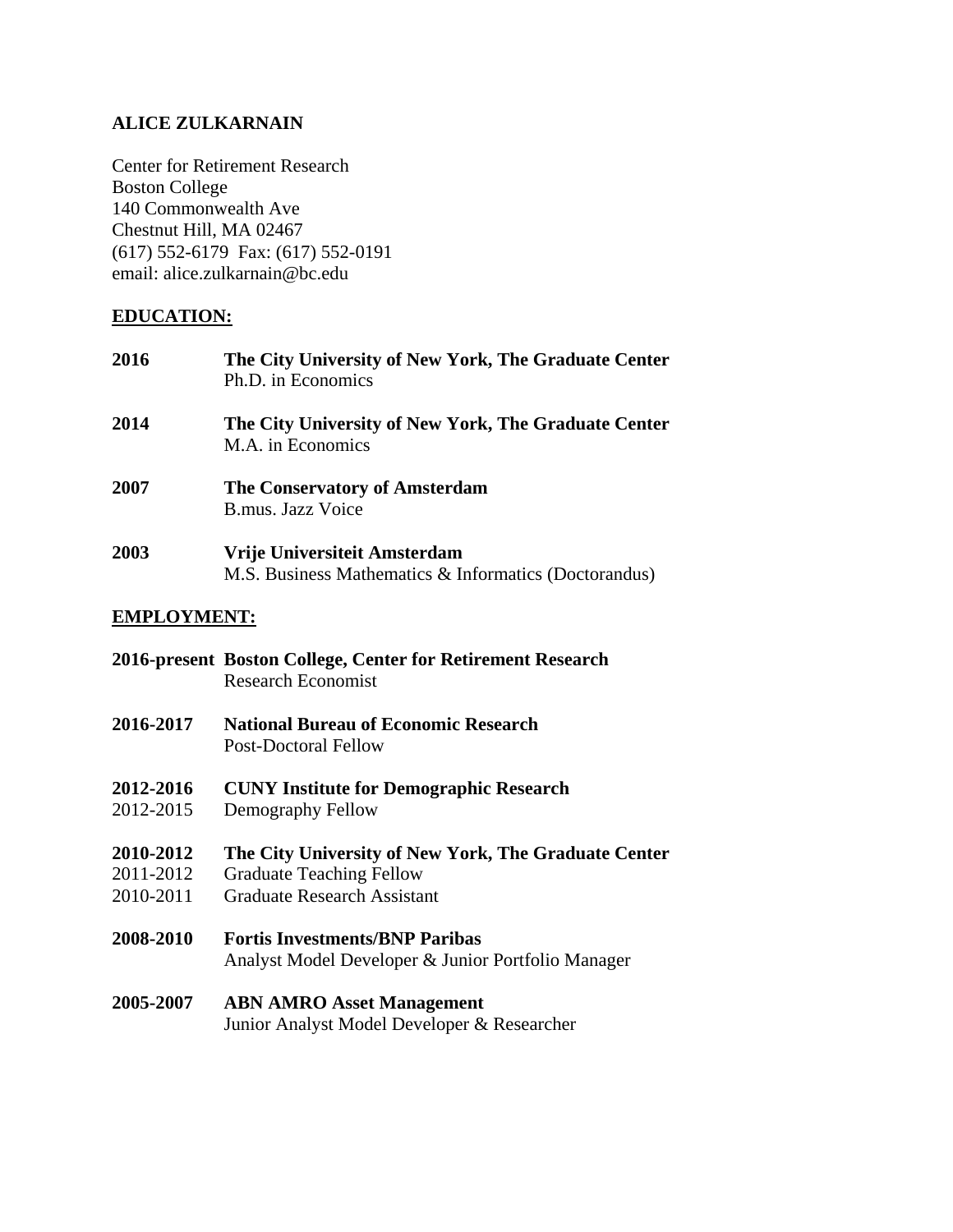## **HONORS:**

| 2014-2016 | NBER Post-Doctoral Fellowship on the Economics of an Aging Workforce       |
|-----------|----------------------------------------------------------------------------|
| 2015-2016 | Quantitative Reasoning Fellowship, Graduate Center, City University of New |
|           | York                                                                       |
| 2014-2016 | NBER Pre-Doctoral Fellowship on the Economics of an Aging Workforce        |
| 2014-2015 | Doctoral Students Research Grant, Round 9, City University of New York     |
| 2013      | Annual Meeting of the Population Association of America - Poster Award     |
| 2012-2015 | Demography Fellowship, CUNY Institute for Demographic Research             |
| 2011      | CUNY Graduate Center, Department of Economics - Merit Scholarship          |
| 2010-2015 | Enhanced Chancellors Fellowship, Graduate Center, CUNY                     |
|           |                                                                            |

## **TEACHING EXPERIENCE:**

|               | Spring 2012 Fundamental Methods of Mathematical Economics (Undergraduate); Brooklyn |
|---------------|-------------------------------------------------------------------------------------|
|               | College                                                                             |
| Spring $2012$ | Money & Banking (Undergraduate); Brooklyn College                                   |
| Fall 2011     | Elementary Microeconomics (Undergraduate); Brooklyn College,                        |
| Fall 2011     | Fundamental Methods of Mathematical Economics (Undergraduate); Brooklyn             |
|               | College                                                                             |

# **PUBLICATIONS:**

#### **Refereed Journal Articles**

"The Effect of Divorce on Health in Middle and Older Ages," with Sanders Korenman, revise and resubmit at *Journal of Marriage and Family*.

"Correlates and Risks Associated with Short Inter-pregnancy Intervals and Pre-conception Health Among Women on WIC," with Ted Joyce, Julie A. Reeder, and Ramazan O. Altindag, revise and resubmit at *Maternal and Child Health Journal.*

## **Working Papers**

"Joint Delayed Retirement of Couples in The Netherlands" 2016. Working Paper

"A Delayed Retirement Policy and Male Labor Supply: Evidence from the Entire Dutch Population." 2015. Netspar Discussion Paper 12/2015-52.

"Medical Out of Pocket Expenditures & Poverty: A Cross-Country Analysis." 2014. Working Paper.

"Determinants of the Subjective Survivorship Function," with Ryan D. Edwards. 2012. Working Paper